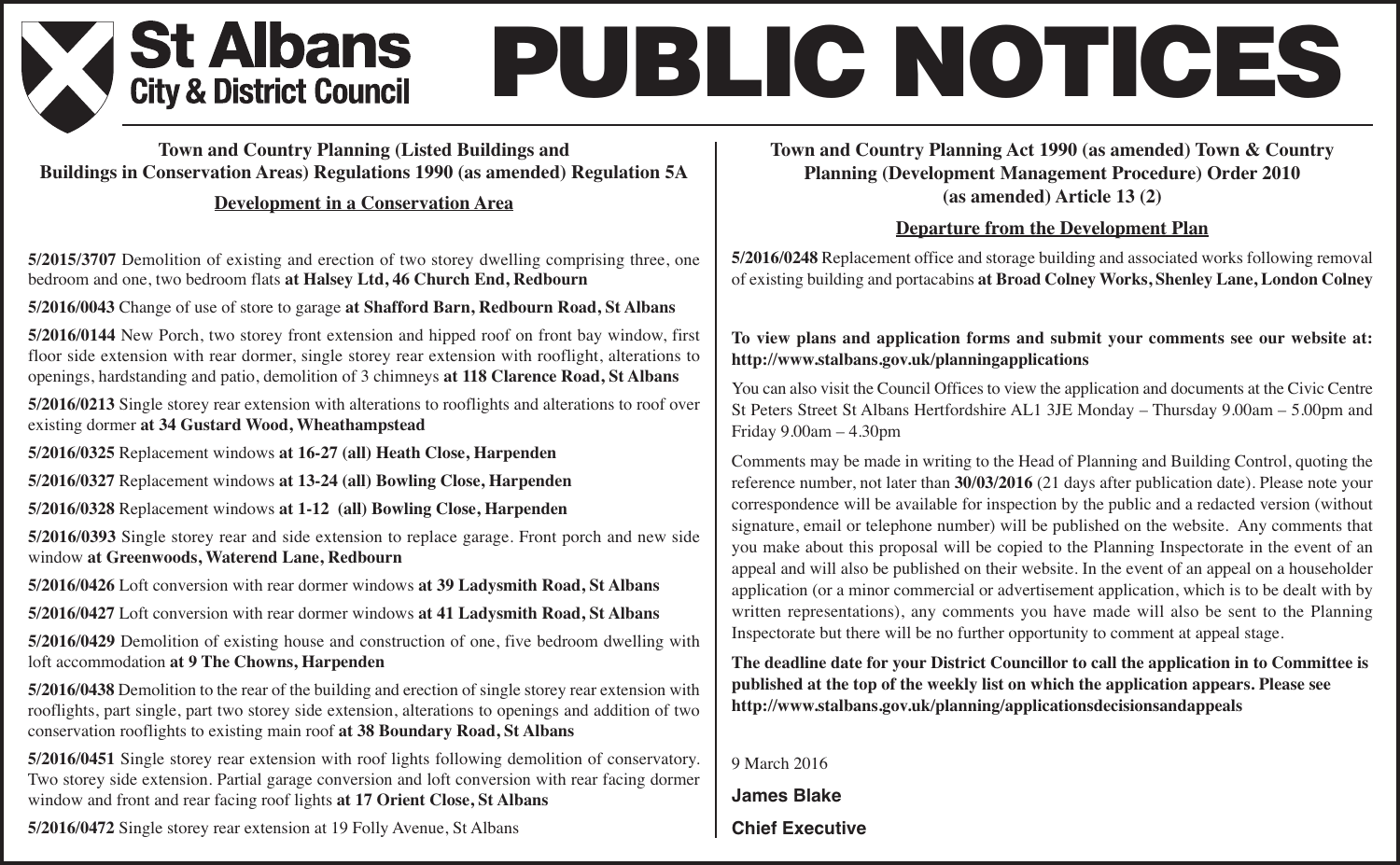

### **ROAD TRAFFIC REGULATION ACT 1984 NOTICE OF VARIATION OF CHARGES FOR VARIOUS PARKING PERMITS ST ALBANS CITY AND DISTRICT COUNCIL**

NOTICE is hereby given that St Albans City and District Council will on 4 April 2016, under section 46A of the Road Traffic Regulation Act 1984 (as amended), increase the charges parking places identified in the schedules to the Orders named below.

The St Albans City and District Council (Hatfield Road, St Albans)(Parking Places) Order 2014

The Hertfordshire (Leyton Road and Amenbury Lane, Harpenden)(Permit Holders Parking Bays) 2012

The St Albans City and District Council (Controlled Parking Zone)(West Common, Harpenden) Deferred Order 2010

The St Albans City and District Council (Controlled Parking Zone)(Harpenden) 2008

The St Albans City and District Council (St Peters Street)(On Street Pay and Display) Order 2011

The St Albans City and District Council (Controlled Parking Zone)(Wordsworth Road, Harpenden Area – Consisting of Byron Road,

Townsend Road, Wordsworth Road, Harpenden) Order 2011

**St Albans** 

**City & District Council** 

The St Albans City and District Council (Control of Parking)(Consolidation) Order 2013

The St Albans City and District Council (Restricted Parking Zone)(Downes Road, St Albans) Order 2014

The St Albans City and District Council (Nunnery Stables and Old Sopwell Gardens, St Albans)(Restriction of Waiting and Permit Parking Zone) 2015

The St Albans City and District Council (Kirkdale Road, Harpenden)(Restriction of Waiting and Permit Parking Zone) Order 2015

The St Albans City and District Council (Southwest Harpenden, Various Roads, Harpenden)(Parking Places) Order 2015

The St Albans City and District Council (The Cunninghams Area, various Roads, St Albans)(Restriction of Waiting and Permit Parking Zone) Order 2015

The St Albans City and District Council (Riverside Road and Various Roads, St Albans)(Parking Places) Order 2014

The St Albans City And District Council (Parking Places)(St Michaels Street Area - Consisting Of Blacksmiths Lane, Bluehouse Hill, Prae Close And St Michaels Street, St Albans) Order 2014

For those charges that are being changed, the existing and new amounts are set out below:

| <b>St Albans Permit Charges - Current</b>                                                                                                      |               |         |         |             | St Albans Permit Charges - From 4 April 2016                                                                                                |               |             |         |         |
|------------------------------------------------------------------------------------------------------------------------------------------------|---------------|---------|---------|-------------|---------------------------------------------------------------------------------------------------------------------------------------------|---------------|-------------|---------|---------|
|                                                                                                                                                |               |         |         | Cost        |                                                                                                                                             | Cost (annual) | Cost        |         |         |
| Permit Type &<br>Zone                                                                                                                          | Cost (annual) |         |         | (quarterly) | Permit Type &                                                                                                                               |               | (quarterly) |         |         |
|                                                                                                                                                | 1st Car       | 2nd Car | 3rd Car | 3rd Car     | Zone                                                                                                                                        | 1st Car       | 2nd Car     | 3rd Car | 3rd Car |
| Residents'<br>permits - Type A<br>(2hrs) this is for<br>the following<br>zones: C, CA, K,<br>O, P, R, T, PR1 &<br>PR <sub>2</sub>              | £19.38        | £67.32  | £146.88 | £36.72      | Residents' permits<br>- Type A (2hrs) this<br>is for the following<br>zones: C, CA, K,<br>O, P, R, T, PR1 &<br>PR <sub>2</sub>              | £19.77        | £68.67      | £149.82 | £37.45  |
| Residents'<br>permits - Type B<br>(All Day) This<br>includes the<br>following zones:<br>A, B, D, F, G, H,<br>L, M, N, Q, S, HA,<br>HR, OC & HC | £38.76        | £134.64 | £293.76 | £73.44      | Residents' permits<br>- Type B (All Day)<br>This includes the<br>following zones: A,<br>B, D, F, G, H, L, M,<br>N, Q, S, HA, HR,<br>OC & HC | £39.54        | £137.33     | £299.64 | £74.91  |
| Zone E & U                                                                                                                                     | £51.00        | £179.52 | £326.40 | £81.60      | Zone E & U                                                                                                                                  | £52.02        | £183.11     | £332.93 | £83.23  |
| Downes Road, St<br>Albans                                                                                                                      | £10.00        | £33.00  | £72.00  | n/a         | Downes Road, St<br>Albans                                                                                                                   | £10.20        | £33.66      | £73.44  | n/a     |
| <b>Business Permits</b><br>- Type A (2hrs)                                                                                                     | £255.00       |         |         |             | <b>Business Permits -</b><br>Type A (2hrs)                                                                                                  | £260.10       |             |         |         |
| <b>Business</b><br>Permits - Type B<br>(All Day)                                                                                               | £510.00       |         |         |             | <b>Business Permits -</b><br>Type B (All Day)                                                                                               | £520.20       |             |         |         |
| Dispensation<br>Permits - Type A<br>(2hrs)                                                                                                     | £146.88       |         |         |             | Dispensation<br>Permits - Type A<br>(2hrs)                                                                                                  | £149.82       |             |         |         |
| Dispensation<br>Permits - Type B<br>(All Day)                                                                                                  | £293.76       |         |         |             | Dispensation<br>Permits - Type B<br>(All Day)                                                                                               | £299.64       |             |         |         |
|                                                                                                                                                |               |         |         |             |                                                                                                                                             |               |             |         |         |
| <b>Health Care</b><br>permits                                                                                                                  | £10.00        |         |         |             | Health care permits                                                                                                                         | £20.00        |             |         |         |